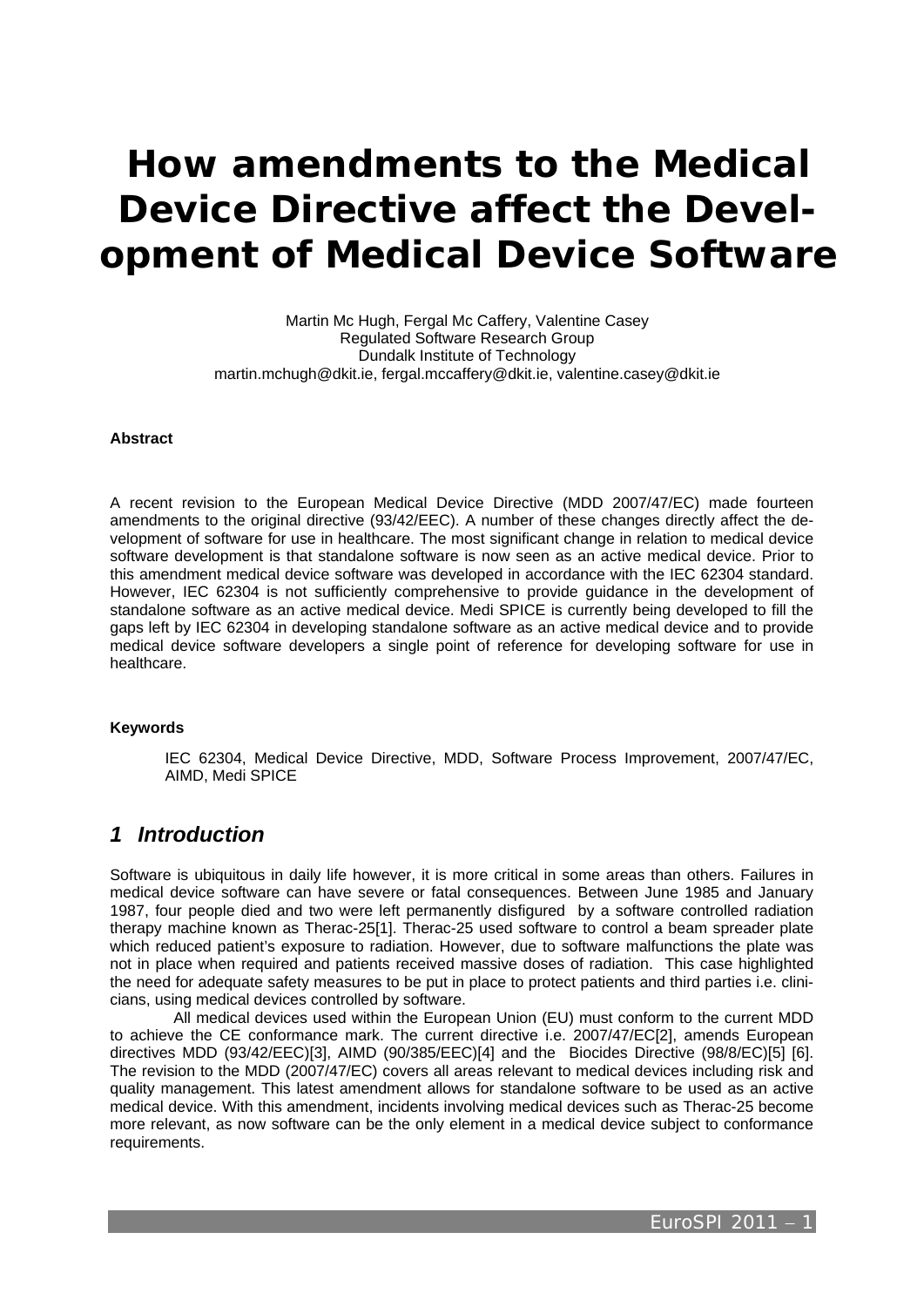#### **Session I:** will be adapted later by the editor

 Consequently methods used to ensure that software is safe and fit for purpose must be reviewed. A number of benefits can be gained by manufacturers employing Software Process Improvement (SPI) techniques, one of which is a reduction in software faults that could potentially result in device recalls [7]. SPI is a continuous cycle of performing an assessment, implementing the recommendations of the assessment and restarting the cycle [8]. This process of continuous assessment and improvement can help reduce the amount of defective software being developed. Essentially the safety of medical device software is determined through the software processes followed during development [9].

 IEC 62304[10] is the current medical software lifecycle process standard. This standard contains a number of processes for medical device software development which medical device software developers should follow in order to implement best practice medical device software processes. IEC 62304 is used in the development of software when software is part of a medical device system which consists of hardware plus software. It provides the minimum regulatory medical device requirements within a specified group of processes. However, it excludes all system level processes. As a result, IEC 62304 hands off the system processes to other standards such as ISO 13485[11], IEC 60601- 1[12], IEC 61010-1[13], IEC/ISO 90003[14], IEC 61508-3 [15], ISO 14971 [16] and ISO 12207[17] [10].

 Section 2 examines the revision to the MDD and highlights what this means with respect to medical device software development. This will include particular reference to the development of standalone software as an active medical device. In section 3, we discuss the existing standards that are appropriate to the development of medical devices with emphasis on satisfying the requirements of the MDD (2007/47/EC). In section 4, we discuss the importance of SPI techniques and recommend a specific SPI model to follow. Section 5 contains the conclusions from this research and our plans to progress this research further.

# *2 European Medical Device Directive Amendment 2007/47/EC*

The recent MDD [2] revision has made a number of amendments to previous directives i.e. [3-5].The MDD (2007/47/EC) came into force on March 21st 2010. In total there are fourteen changes introduced within the MDD (2007/47/EC)[18]. There are four areas within the amendment of the MDD (2007/47/EC) with important significance to medical device software development:

- $\triangleright$  Standalone Software as an active medical device;
- $\triangleright$  Validation of software as an active medical device:
- $\triangleright$  Software localisation:
- $\triangleright$  Safety Classification.

# **2.1 Standalone Software as an Active Medical Device**

Prior to the release of the MDD (2007/47/EC) provision had been made within the MDD (93/42/EEC) for software to be used as a medical device. However MDD (2007/47/EC) Article 1 Section 2 makes explicit reference to software being a medical device.

*"any instrument, apparatus, appliance, software, material or other article, whether used alone or in combination, including the software intended by its manufacturer to be used specifically for diagnostic and/or therapeutic purposes and necessary for its proper application"* 

To accompany this change provision has also been made for standalone software to be used as an active medical device. Within the MDD (2007/47/EC) Annex IX Section 1.4 amendment M5 states:

### *"Stand-alone software is considered to be an active medical device"*

This can be difficult to understand particularly in relation to when software is or is not a medical device. An example of software as an active medical device is a software package which is used to calculate treatment doses for oncology treatment devices. A caveat has also been included into MDD (2007/47/EC) to avoid ambiguity in determining if a software package is a medical device.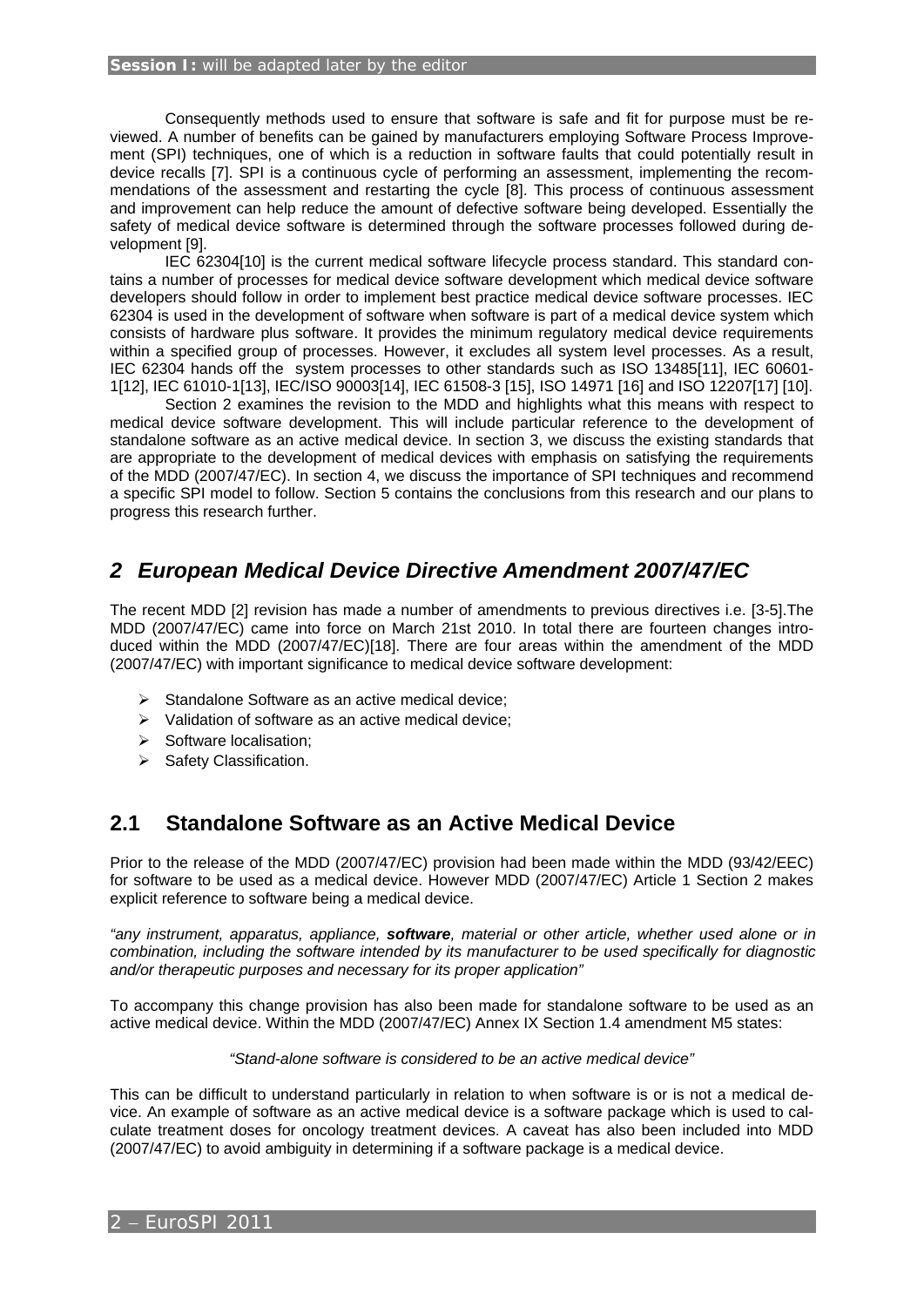*"software for general purpose when used in a healthcare setting is not a medical device"* 

This caveat provides some clarity surrounding particular software used in healthcare. In Ireland we await a formal document from the Irish Medicines Board to define exactly what types of healthcare software applications will now be defined as a medical device. This document is expected in the spring of 2011 but in its absence there is still some confusion regarding what standalone software will be classified as a medical device.

# **2.2 Software Validation**

As standalone software is now classified as an active medical device under the MDD (2007/47/EC) guidelines must be put in place to ensure that such software is safe and fit for purpose. To ensure this the MDD (2007/47/EC) Annex I Section 12.1a (amendment M5) states;

*"For devices which incorporate software or which are medical software in themselves, the software must be validated according to the state of the art taking into account the principles of development lifecycle, risk management, validation and verification."* 

"State of the Art" is used to here to mean what is generally accepted as good practice. Since this requirement was introduced, developers must now validate the software integrated or standalone, regardless of device class. IEC 62304 and its aligned, standards, ISO 13485, IEC 62366 [19], IEC\TR 80002-1 [20], 80001-1 [21], EN 60601 and ISO 14971 are harmonised under the MDD (2007/47/EC) and are seen as a good place to start when validating software.

 Whilst these standards are generally accepted and are harmonised under MDD (2007/47/EC) they do not necessarily cover the requirements introduced within the MDD (2007/47/EC).

### **2.3 Software Localisation**

Another change which affects the development of medical device software is software localisation. Under the MDD (2007/47/EC), software sold or used within the EU must be localised into the language of each of the EU countries that the product will be marketed i.e. MDD 2007/47/EC, Article 4.4. Essentially, if an Irish medical device manufacturer wishes to market a medical device into France, the graphical user interface (GUI) must be available in French. A number of difficulties can arise when attempting to perform a software translation [22]:

- $\triangleright$  Differing file formats;
- $\triangleright$  Different character encoding:
- $\triangleright$  Character size constraints;
- $\triangleright$  Parsing may be required;
- $\triangleright$  Errors caused in code caused by repossessing.

There are currently a number of organisations that provide translation services to medical device manufacturers such as Global Translations [23].

# *3 IEC 62304 – Software Lifecycle Processes*

Medical device manufactures wishing to achieve regulatory conformance are advised to follow the relevant applicable standards. Evidence of following the applicable standards can improve the process of achieving regulatory conformance. Medical device software developers typically follow IEC 62304 and its aligned standards.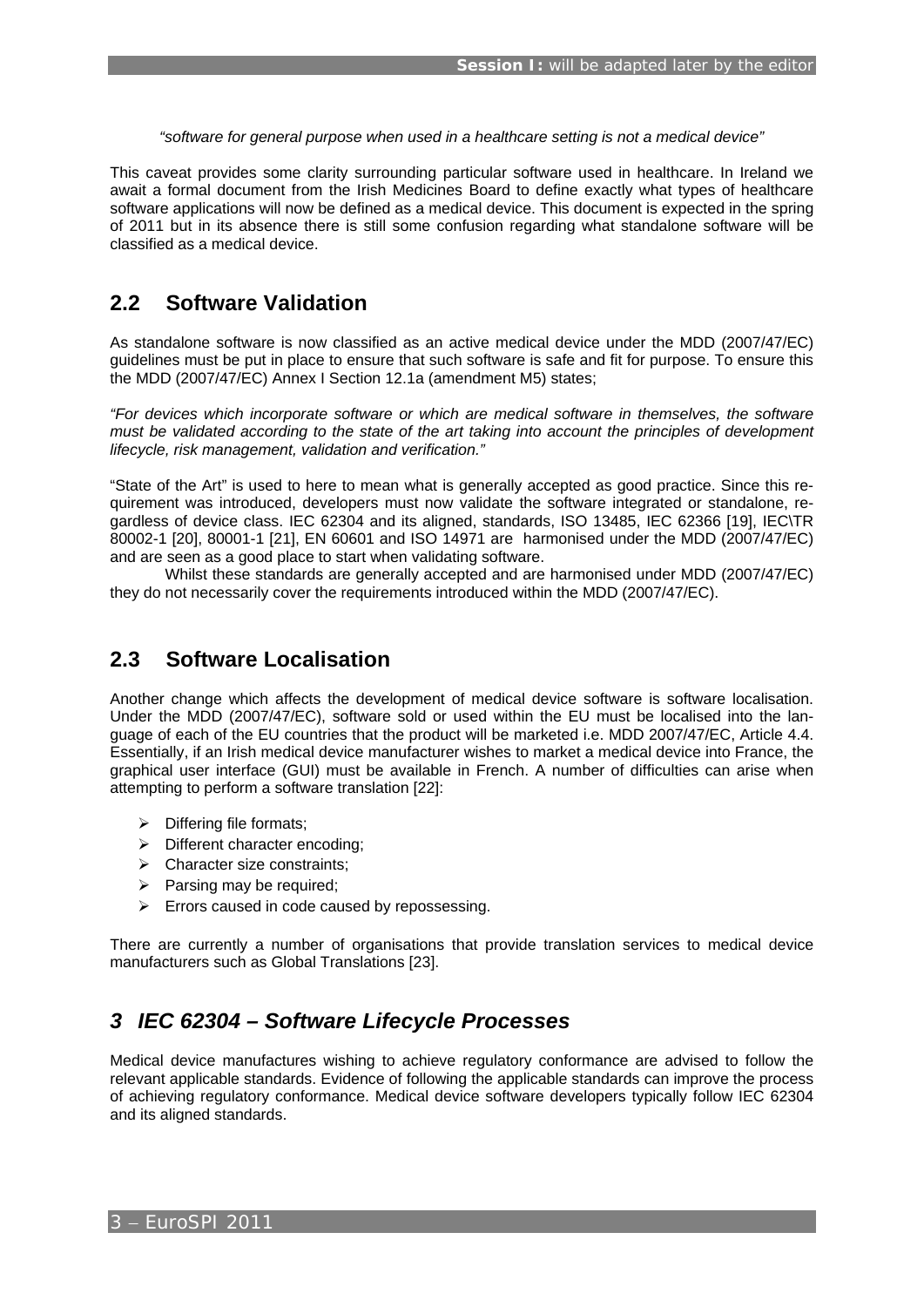# **3.1 Processes**

IEC 62304 is a medical device software development standard. It was created to provide assistance in terms of the safe design and maintenance of medical device software. Software developed using the IEC 62304 standard is founded upon the assumption that the software is developed in accordance with a quality management standard (ISO 13485), a risk management standard (ISO/IEC 14971) and a product level standard (EN 60601-1). This standard provides a framework of processes divided into activities which are further divided into tasks.

IEC 62304 provides guidance on the development of software as part of a medical device. However IEC 62304 does not provide guidance on all of the necessary processes required to develop standalone software as an active medical device. IEC 62304 states;

*"This standard does not cover validation and final release of the medical device, even when the medical device consists entirely of software"* 

With the MDD revision i.e. (2007/47/EC) a medical device can consist only of software. As validation is required to ensure reliability and safety another method of validating standalone software as a medical device is required. One suggestion is to modify the scope of EN 60601-1 to include medical software systems. Another suggestion is to convert IEC 62304 to a product oriented standard in order to make it applicable to standalone software as an active medical device. All of these suggestions have advantages and disadvantages. A favourable outcome would be for IEC 62304 to remain as a software lifecycle standard and that a new standard be developed to specifically facilitate standalone software as an active medical device.

# **3.2 Safety Classification**

IEC 62304 classifies all software based on the risk posed to the patient or user. The devices are classified as follows:

- $\triangleright$  Class A: No injury or damage to health is possible
- $\triangleright$  Class B: Non-serious injury is possible
- $\triangleright$  Class C: Death or Serious Injury is possible

This classification is similar to that of ISO 14971 Clause 4.4, 5 and 6.1. Safety critical software systems can be divided into items running a different software element each with its own safety classification. These items can be further sub divided into additional software elements. The overall software system assumes the highest classification contained within all of the software elements. For example if a software system contains five software elements, four of which may be classified as Class A, but one may be classified as Class C and therefore the overall device receives a classification of Class C. This can be seen in figure 1.0



**Figure 1.0 Classification of software items within complete software system**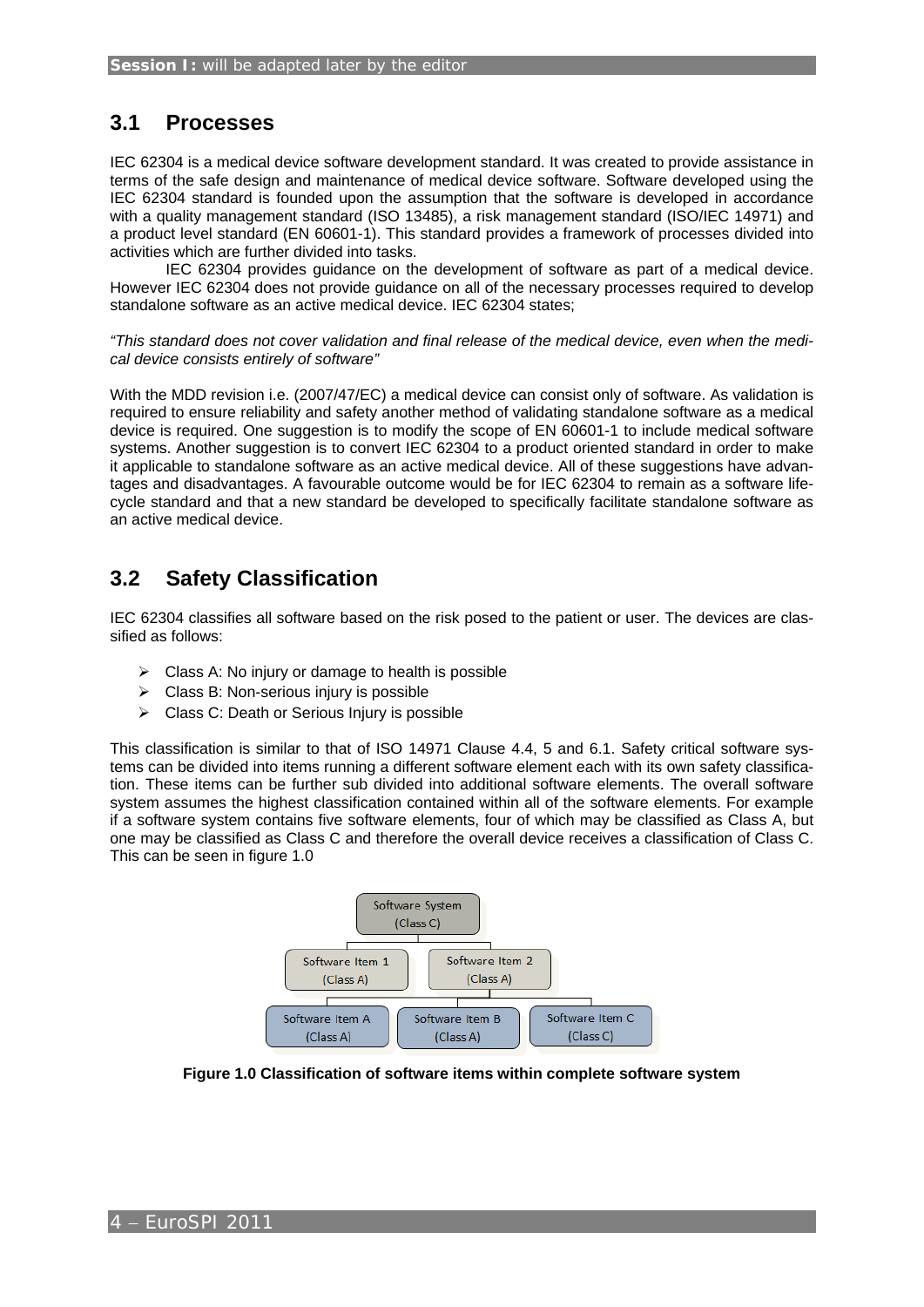# *4 SPI and Medi SPICE*

# **4.1 Importance of SPI**

SPI is an important element within any software development lifecycle. Many organisations have difficulty in consistently developing high quality software. There are many benefits to be gained by using SPI including [24]:

- $\triangleright$  Improvements to overall quality
- $\triangleright$  Increased on-time delivery
- $\triangleright$  Budget consistency
- $\triangleright$  Reduced development costs

SPI places the emphasis on defining processes that are appropriate to the project and ensures that these processes are consistently followed. SPI maturity models focus on what has to be done, rather than how it should be done. The benefits of utilising SPI can be seen in many companies e.g. Siemens[25], Alcatel [26], NASA[27] and Motorola[28].

 In order for SPI to be successful within an organisation, it relies on a number of critical factors. In 2005 a survey of one hundred and twenty software organisations identified six organisational factors as being crucial to ensure the success of SPI [29]:

- $\triangleright$  Business orientation:
- $\triangleright$  Involved leadership:
- $\blacktriangleright$  Employee participation;
- $\triangleright$  Concern for measurement;
- $\triangleright$  Exploitation of existing knowledge;
- $\triangleright$  Exploration of new knowledge.

Research carried out by Embedded Market Forecasters in 2010[30] provided a comparison between software developed by the embedded industry and software developed by medical device producers. This research showed that 12.9% of medical device projects were cancelled, whilst 11.2% of embedded industry projects were cancelled. This research also revealed that on average 19.4% of the overall budget is wasted due to months lost during project development. The primary reason cited for these problems occurring is incomplete or vague requirements.

 An empirical study in 2007 revealed how much importance medical device software developers place upon SPI [31]. The study surveyed organisations developing software for medical devices and medical information systems with the majority of respondents coming from Germany, USA and Sweden. 71% of respondents came from small and medium companies with between ten and two hundred and fifty staff. The remainder of the respondents came from organisations with over two hundred and fifty software developers. Of the respondents, 98% rate software as very important or an important part of their products. However, only 14% of the respondents have either a CMMI (Capability Maturity Model Integration) or ISO 15504 (SPICE) rating. Also only 50% of the respondents follow a defined process to perform requirements engineering, software architecture and design activities and implementation, over 50% of the time. This survey also asked participant's which process or activities cause the most issues for a software development project.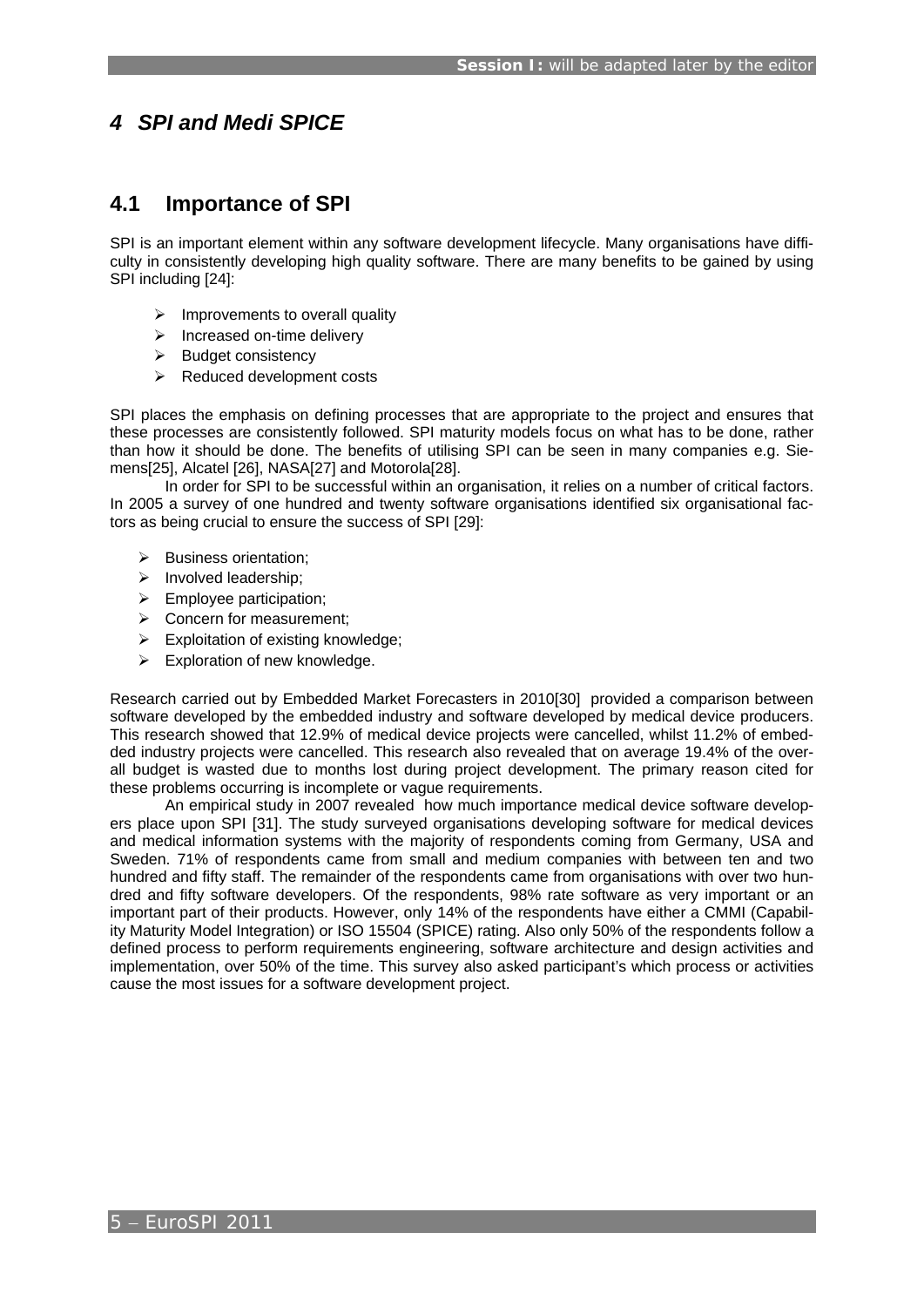

#### **Figure 2.0 Activities & Processes most difficult to software development projects [31]**

Figure 2.0 shows, the requirements engineering process is seen as causing most of the issues in the development of software for medical devices. Typically organisations following a defined set of processes or activities contained within an SPI model will have minimal problems with areas such as requirements engineering as they are provided guidance on all areas of development. This survey shows an inversely proportional relationship between importance placed on SPI rating/activities and difficulties caused by specific process areas.

Both of these pieces of research [30, 31] show medical device software developers have the most difficulties at the requirements elicitation/engineering stage of development..

# **4.2 Medi SPICE**

Currently medical device manufactures developing standalone software as an active medical device have no single point of reference specific to the development of software for medical devices. To this end Medi SPICE[32] is currently being developed by the Regulated Software Research Group (RSRG) at Dundalk Institute of Technology (DkIT) in association with the SPICE User Group, to help in achieving regulatory conformance and improve overall device safety by employing SPI techniques through the entire development lifecycle.

Medi SPICE provides medical device software manufacturers with a Process Assessment Model (PAM), and a Process Reference Model (PRM), to help implement high quality medical device software processes that will enable seamless conformity to the medical regulatory standards. The PAM is being developed in accordance with the requirements of ISO/IEC 15504-2:2003, and is based on ISO/IEC 15504-5:2006. However ISO/IEC 15504 is not specific to the medical device industry. To overcome this, Medi SPICE incorporates the practices contained within IEC 62304 processes and the other relevant standards into appropriate the relevant ISO/IEC 15504 based processes. Due to the safety critical nature of medical device software, additional safety processes have also been incorporated from +Safe[33] and ISO 14971.

 Medi SPICE aims to minimise the volume of software documentation and provide global harmonisation for all medical device software manufactures. Medi SPICE assessment results can be used to indicate the state of a medical device supplier's practice in relation to regulation. Medi SPICE results can also be used as a criterion for supplier selection. As discussed in section 4.1 many medical device software development companies cite the requirements engineering process as the most problematic of all of the processes. Medi SPICE will provide clear guidance on how to perform this process in addition to other processes of the medical device software development and maintenance lifecycle.

# *5 Conclusions*

The recent revision to the MDD allows for standalone software to be an active medical device and states that software must be validated in accordance with state of the art practices. However IEC 62304 does not provide comprehensive guidance on the development of standalone software as an active medical device as it is purely a software development standard. An example of a process beyond the scope of IEC 62304 is the requirements elicitation stage of development. However research has shown that the requirements elicitations stage causes medical device software developers the most issues during development. This omission can be overcome by employing an SPI model specific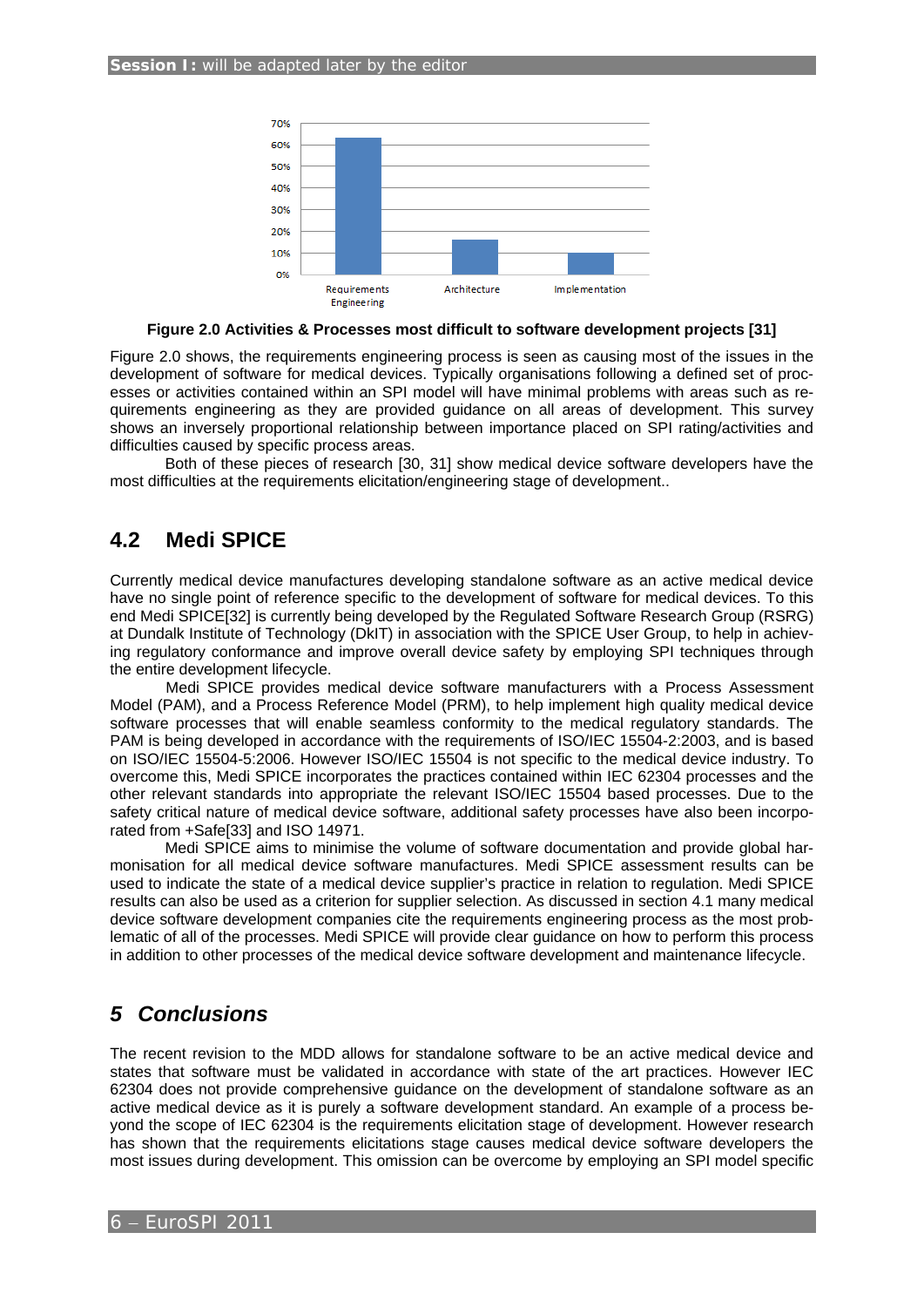in the area of development of medical device software. To this end Medi SPICE is being developed to provide guidance in all stages of development of standalone software as an active medical device.

# *6 Acknowledgements*

This research is supported by the Science Foundation Ireland (SFI) Stokes Lectureship Programme, grant number 07/SK/I1299, the SFI Principal Investigator Programme, grant number 08/IN.1/I2030 (the funding of this project was awarded by Science Foundation Ireland under a co-funding initiative by the Irish Government and European Regional Development Fund), and supported in part by Lero - the Irish Software Engineering Research Centre (http://www.lero.ie) grant 03/CE2/I303\_1.

# *7 Literature*

- 1 N. Leveson, Safeware: System Safety and Computers: Addison Wesley, 1995.
- 2 European Council, 2007 "Council Directive 2007/47/EC", September 2007
- 3 European Council, "Council Directive 93/42/EEC Concerning Medical Devices", 14-June-1993
- 4 European Council, 1990 "Council Directive 90/385/EEC", 5 September 2007
- 5 European Council, 1998 "Council Directive 1998/8/EEC", February 1998
- 6 European Council, 2009 "Implementation of Directive 2007/47/EC amending Directives 90/385/EEC, 93/42/EC and 98/8/EC ", 5 June 2009
- 7 P. Patra and S. Bartaki, "Productivity Improvement Using Ten Process Commandments," PMI Virtual Library, 2009.
- 8 F. McCaffery and G. Coleman, "The need for a software process improvement model for the Medical Device Industry," International Review on Computers and Software, vol. 2, pp. 10-15, 2007.
- 9 P. L. Jones, et al., "Risk Management in the Design of Medical Device Software Systems," Biomedical Instrumentation & Technology: July 2002, vol. 36, pp. 237-266, 2002.
- 10 ANSI/AAMI/IEC 62304, Medical device Software Software life cycle processes, Association for the Advancement of Medical Instrumentation 19-July-2006
- 11 EN ISO 13485:2003 Medical Device: Quality Management Systems. Requirements for the Regulatory Process, 24-July-2003
- 12 EN 60601-1 Medical Electrical Equipment. General requirements for basic safety and essential performance. Collateral standard. Usability 31-May2010
- 13 IEC 61010-1:2010 Safety requirements for electrical equipment for measurement, control and laboratory use, June 2010
- 14 ISO/IEC 90003:2003 Software engineering -- Guidelines for the application of ISO 9001:2000 to computer software, February 2004
- 15 IEC 61508-3:2010 Functional Safety of electrical\electronic\programmable electronic safety related systems, May 2010
- 16 EN ISO 14971:2009 Medical Devices. Application of Risk management to medical devices 31- July-2009
- 17 ISO/IEC 12207:1995 Information Technology, Software Lifecycle Processes, 28-February-1995
- 18 Emergo. http://www.emergogroup.com/newsletters/europe‐2007‐47‐ec‐oct2007 2007.
- 19 IEC 62366 Medical Devices Application of usability engineering to medical devices, 13- November-2007
- 20 AAMI/IEC TIR 80002-1:2009 Medical Device Software 1: Guidance on the application of ISO 14971 to Medical Device Software 31-May-2010
- 21 IEC TIR 80001-1 Application of risk management for IT networks networks incorporating medical devices
- 22 Global Vision International Inc. http://www.globalvis.com/mdd-200745ec-and-softwarelocalization/ 2010.
- 23 Global Translations http://www.gts-translation.com/medical\_device\_translation.asp. 2011.
- 24 G. O'Regan, Introduction to Software Process Improvement Springer, 2010.